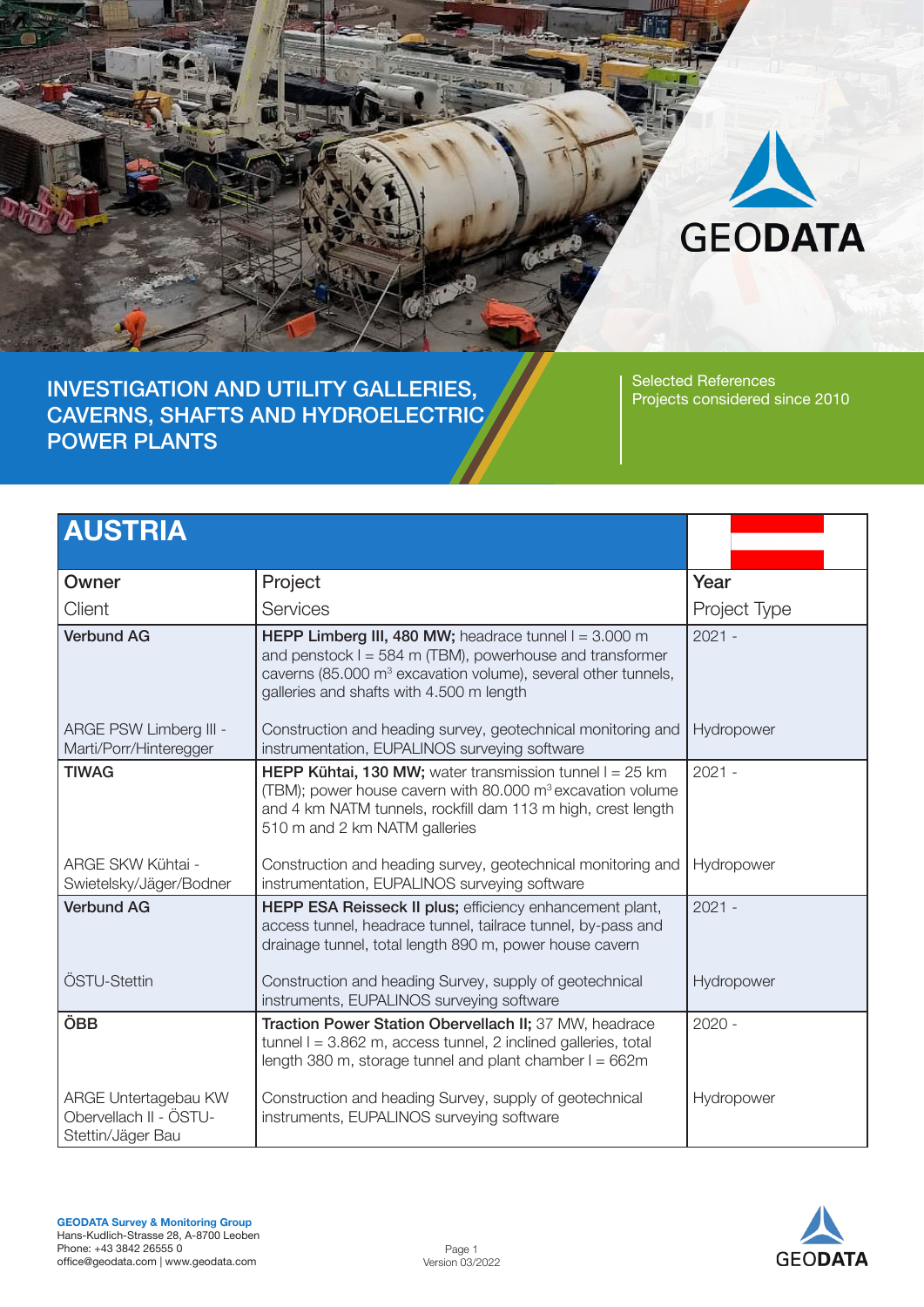

| Owner                                                          | Project                                                                                                                                                                                    | Year           |
|----------------------------------------------------------------|--------------------------------------------------------------------------------------------------------------------------------------------------------------------------------------------|----------------|
| Client                                                         | Services                                                                                                                                                                                   | Project Type   |
| ÖBB                                                            | HEPP Tauernmoos 170 MW; power house cavern, tailrace<br>tunnel $I = 1,6$ km, access tunnels total length approx. 4,2 km                                                                    | $2020 -$       |
| ÖBB, Swietelsky Tunnelbau                                      | Geotechnical monitoring and instrumentation, EUPALINOS<br>surveying software                                                                                                               | Hydropower     |
| illwerke vkw AG                                                | <b>Rodundwerk I;</b> penstock tunnel I = 300 m, penstock shaft<br>$= 470$ m, 36 $^{\circ}$ inclined                                                                                        | 2020 - 2021    |
| ÖBB, Swietelsky Tunnelbau                                      | TAUROS TBM guidance system                                                                                                                                                                 | Hydropower     |
| Octapharm                                                      | Medientunnel Inneryard/Basiy neu; I = 14 m                                                                                                                                                 | 2019           |
| ÖSTU-Stettin                                                   | Heading Survey, TALOS motorlaser, EUPALINOS                                                                                                                                                | Utility tunnel |
| Verbund/TIWAG/<br><b>Engadiner Kraftwerke</b>                  | Comunity HEPP Inn (Austria/Switzerland), 89 MW; power<br>house Prutz/Ried and headrace tunnel, $I = 23,2$ km                                                                               | 2017 - 2022    |
| <b>ARGE GKI Maria Stein</b><br>- STRABAG/Jäger/<br>Hinteregger | Geotechnical monitoring incl. optical 3D deformation,<br>construction and heading survey, network and control survey,<br>profile check, gyro measurements, EUPALINOS surveying<br>software | Hydropower     |
| <b>Austrian Federal Forests</b>                                | HEPP Taurach; penstock I = 420 m                                                                                                                                                           | 2017           |
| ÖSTU-Stettin                                                   | Optical 3D displacement, construction and heading survey,<br>network and control survey, profile check, motor laser system,<br>EUPALINOS surveying software                                | Hydropower     |
| <b>KELAG</b>                                                   | HEPP Feldsee; raising of the storage dam                                                                                                                                                   | 2015           |
| Züblin                                                         | GEOROBOT automatic 3D-displacement monitoring                                                                                                                                              | Hydropower     |
| Ski Area Operator<br>Zauchensee                                | Gallery Zauchensee; water supply for snow canons,<br>$l = 130 m$                                                                                                                           | 2015           |
| HTB Bauges. mbH                                                | Construction and heading survey, motor laser, EUPALINOS                                                                                                                                    | Water supply   |
| <b>KELAG</b>                                                   | HEPP Reisseck; widening of existing tunnel, I = 40 m                                                                                                                                       | 2014 - 2015    |
| HTB Bauges. mbH                                                | Construction and heading survey, EUPALINOS                                                                                                                                                 | Hydropower     |
| MA 31, City of Vienna                                          | Neubrucker Lehnenstollen; drinking water supply,<br>$l = 1.075$ m                                                                                                                          | 2014 - 2016    |
| Marti GmbH                                                     | Construction and heading survey, geotechnical monitoring and<br>instrumentation incl. 3D displacements, vibration monitoring,<br><b>EUPALINOS</b>                                          | Water supply   |
| Vorarlberger Illwerke                                          | HEPP Obervermunt II, 360 MW; pumped-storage power<br>plant, several galleries with total $I = 8,1$ km, powerhouse and<br>transformer caverns                                               | 2014 - 2017    |
| Pöyry<br>Illwerke                                              | Construction and heading survey, geotechnical<br>instrumentation                                                                                                                           | Hydropower     |
| ÖBB Infrastructure                                             | HEPP Tauernmoos; investigation gallery $I = 850$ m                                                                                                                                         | 2013           |
| <b>Bemo Tunneling</b>                                          | Construction and heading survey, geotechnical monitoring<br>incl. 3D displacement, EUPALINOS                                                                                               |                |

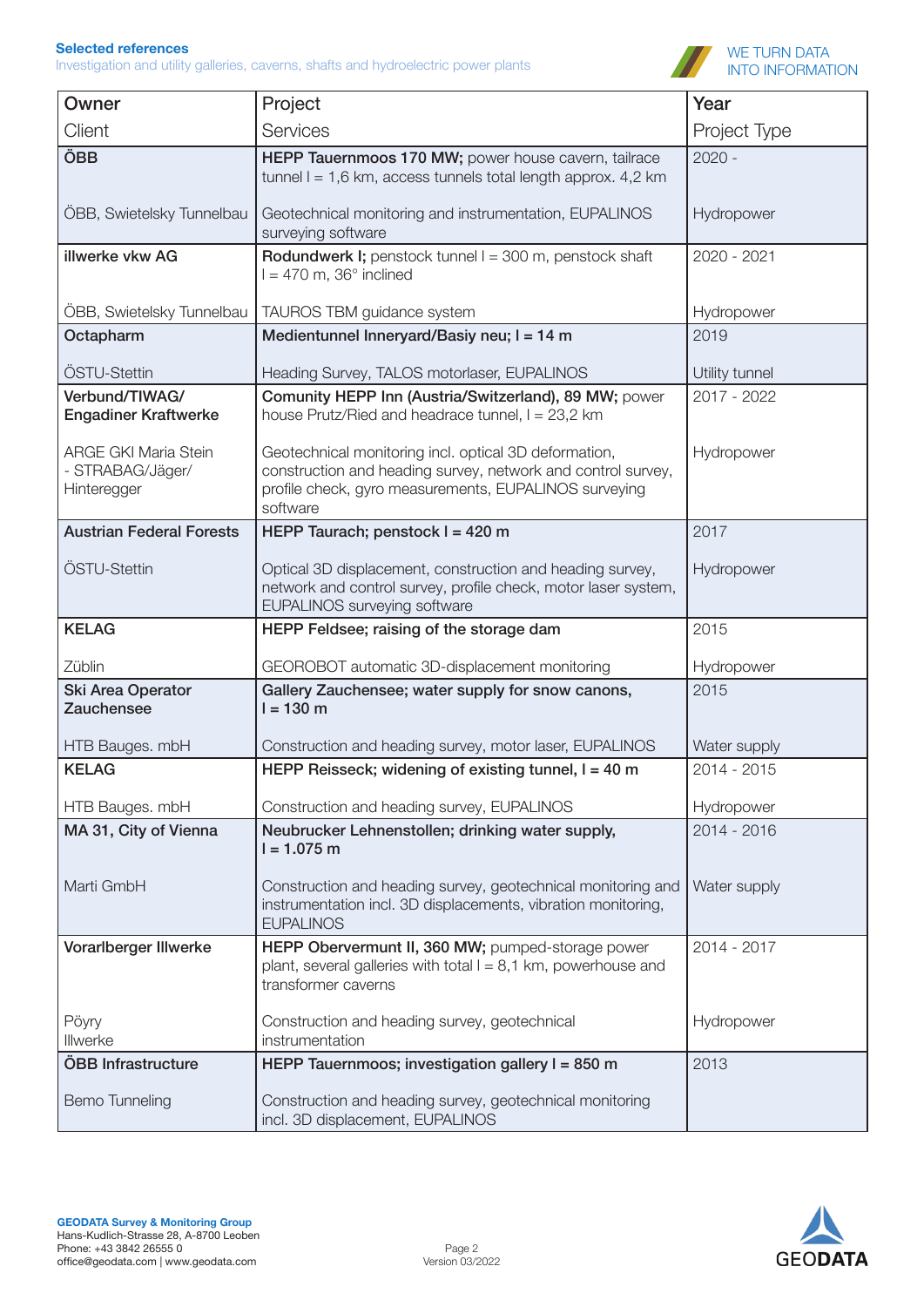

| Owner                                                                             | Project                                                                                                                                                                                                                                                            | Year         |
|-----------------------------------------------------------------------------------|--------------------------------------------------------------------------------------------------------------------------------------------------------------------------------------------------------------------------------------------------------------------|--------------|
| Client                                                                            | Services                                                                                                                                                                                                                                                           | Project Type |
| <b>Project Company</b><br><b>KWK Stanzertal</b>                                   | HEPP Stanzertal, 20 MW; headrace and pressure tunnel<br>$I = 5,4$ km                                                                                                                                                                                               | 2013 - 2015  |
| JV ÖSTU-Stettin/<br>Hinteregger                                                   | Geotechnical monitoring incl. optical 3D displacement,<br>construction and heading survey, network and control survey,<br>gyro measurements profile check, motor laser system,<br>TAUROS TBM guidance system, EUPALINOS surveying<br>software                      | Hydropower   |
| <b>TIWAG</b>                                                                      | HEPP Kaunertal 900 MW, upgrading of existing plant,<br>headrace gallery, I = 4.500 m, access tunnel, inspection tunnel<br>& shafts with total $l = 1.000$ m                                                                                                        | 2012 - 2014  |
| Swietelsky Bau GmbH                                                               | Optical 3D deformation monitoring, construction and heading<br>survey, network and control survey, profile check, motor laser<br>system, EUPALINOS, KRONOS tunnel information system,<br>TAUROS TBM guidance system                                                | Hydropower   |
| ÖBB Infrastructure                                                                | Ventilation structure Paierdorf, complex underground<br>structure for ventilation purposes as part of Koralmtunnel high<br>speed rail                                                                                                                              | 2012 - 2013  |
| ÖBB Infrastructure                                                                | Geotechnical instrumentation, optical 3D deformation<br>monitoring                                                                                                                                                                                                 | Ventilation  |
| <b>VERBUND AHP</b>                                                                | HEPP Reisseck II, 430 MW; pumped storage power plant,<br>upgrading of existing power plant scheme Malta/Reisseck,<br>headrace and pressure shaft, $I = 5.3$ km, powerhouse and<br>transformer caverns                                                              | 2010 - 2014  |
| <b>ARGE PSKW</b><br>Reisseck II -<br>Hinteregger/ÖSTU-Stettin/<br>Porr/Swietelsky | Optical 3D deformation monitoring, geotechnical<br>instrumentation, construction and heading survey, network<br>and control survey, profile check, motor laser system, tunnel<br>scanner, TAUROS TBM guidance system, KRIOS online<br>monitoring system, EUPALINOS | Hydropower   |
| <b>TIWAG</b>                                                                      | HEPP Kühtai; investigation gallery Längental, I = 735 m                                                                                                                                                                                                            | 2010         |
| Alpine Bemo<br>Tunneling                                                          | Optical 3D deformation monitoring, construction surveying and<br>heading control, EUPALINOS surveying software                                                                                                                                                     | Hydropower   |
| <b>STRABAG</b>                                                                    | Mucking Gallery Diabas; Saalfelden, I = 3.000 m                                                                                                                                                                                                                    | 2008 - 2010  |
| <b>STRABAG</b>                                                                    | Heading survey, TAROS machine guidance system,<br><b>EUPALINOS</b>                                                                                                                                                                                                 | Mining       |
| <b>VOESTALPINE</b>                                                                | Gallery Annaberg; Leoben, water supply concept for steel<br>plant, $l = 600$ m                                                                                                                                                                                     | 2007 - 2008  |
| ÖSTU-Stettin                                                                      | Construction and heading survey, profile check, EUPALINOS                                                                                                                                                                                                          | Water supply |
| <b>VERBUND AHP</b>                                                                | <b>HEPP Hieflau, 63 MW;</b> headrace tunnel, $I = 600$ m drill &<br>blast and 4.900 m TBM excavation                                                                                                                                                               | 2007 - 2009  |
| JV Jäger/STRABAG/<br>Frutiger                                                     | Optical 3D deformation monitoring, construction and heading<br>survey, network and control survey, profile check, motor laser<br>system, TAUROS TBM guidance system, EUPALINOS                                                                                     | Hydropower   |

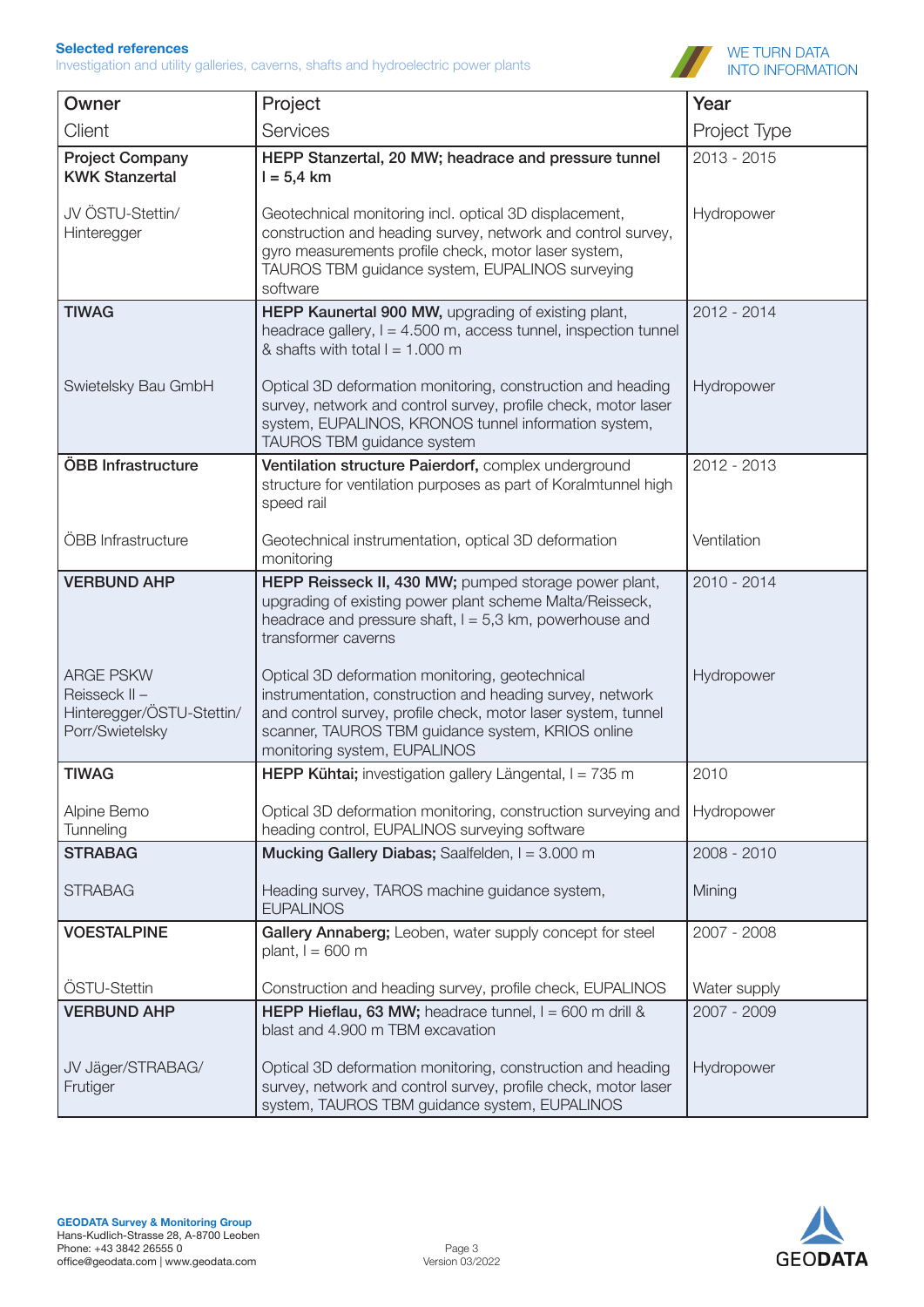Investigation and utility galleries, caverns, shafts and hydroelectric power plants



| Owner                                           | Project                                                                                                                                                                                               | Year         |
|-------------------------------------------------|-------------------------------------------------------------------------------------------------------------------------------------------------------------------------------------------------------|--------------|
| Client                                          | <b>Services</b>                                                                                                                                                                                       | Project Type |
| <b>SALZBURG AG</b>                              | HEPP Hintermuhr 104 MW; pumped storage power plant,<br>penstock, $l = 129$ m                                                                                                                          | 2006 - 2007  |
| Jäger Bau                                       | Geotechnical monitoring and instrumentation incl. 3D<br>displacement monitoring, construction and heading survey,<br><b>EUPALINOS</b>                                                                 | Hydropower   |
| <b>VERBUND AHP</b>                              | HEPP Limberg II, 480 MW; pumped-storage power plant,<br>headrace, $l = 4.200$ m, penstock $45\%$ , $l = 770$ m, power<br>house cavern 66.650 m3, NATM and TBM excavation.<br>Total $l = 15$ km        | 2006 - 2010  |
| JV Hinteregger/ÖSTU-<br>Stettin/Porr/Swietelsky | Geotechnical monitoring and instrumentation incl. 3D<br>displacement, laser scanning, gyro measurements, motor laser<br>system, TAUROS machine guidance, KRIOS online monitoring<br>system, EUPALINOS | Hydropower   |

#### Explanation of abbreviations for Austria owners and clients:

ARGE Joint venture companies<br>ASFINAG Austrian federal road adn ASFINAG Austrian federal road administration (responsible for construction, maintenance and financing of the Austrian freeways)<br>
ÖBB Federal railway company

| <b>DENMARK</b> |                                                                                       |                  |
|----------------|---------------------------------------------------------------------------------------|------------------|
| Owner          | Project                                                                               | Year             |
| Client         | Services                                                                              | Project Type     |
| <b>HOFOR</b>   | Kalvebod Brygge Cloudburst Tunnel; I = 1.250 m                                        | $2021 -$         |
| <b>HOFOR</b>   | Surface monitoring (3D-displacement), noise and vibration<br>monitoring, extensometer | Flood protection |

| <b>IENGLAND</b>                     |                                                                                            |               |
|-------------------------------------|--------------------------------------------------------------------------------------------|---------------|
| Owner                               | Project                                                                                    | Year          |
| Client                              | Services                                                                                   | Project Type  |
| <b>Bazalgette Tunnel</b><br>Limited | Thames Tideway West; 6 km sewer tunnel from Acton in<br>West                               | $2015 - 2016$ |
| <b>BMB JV</b>                       | London to Wandsworth in South West London<br>Operation of KRONOS tunnel information system | Waste water   |

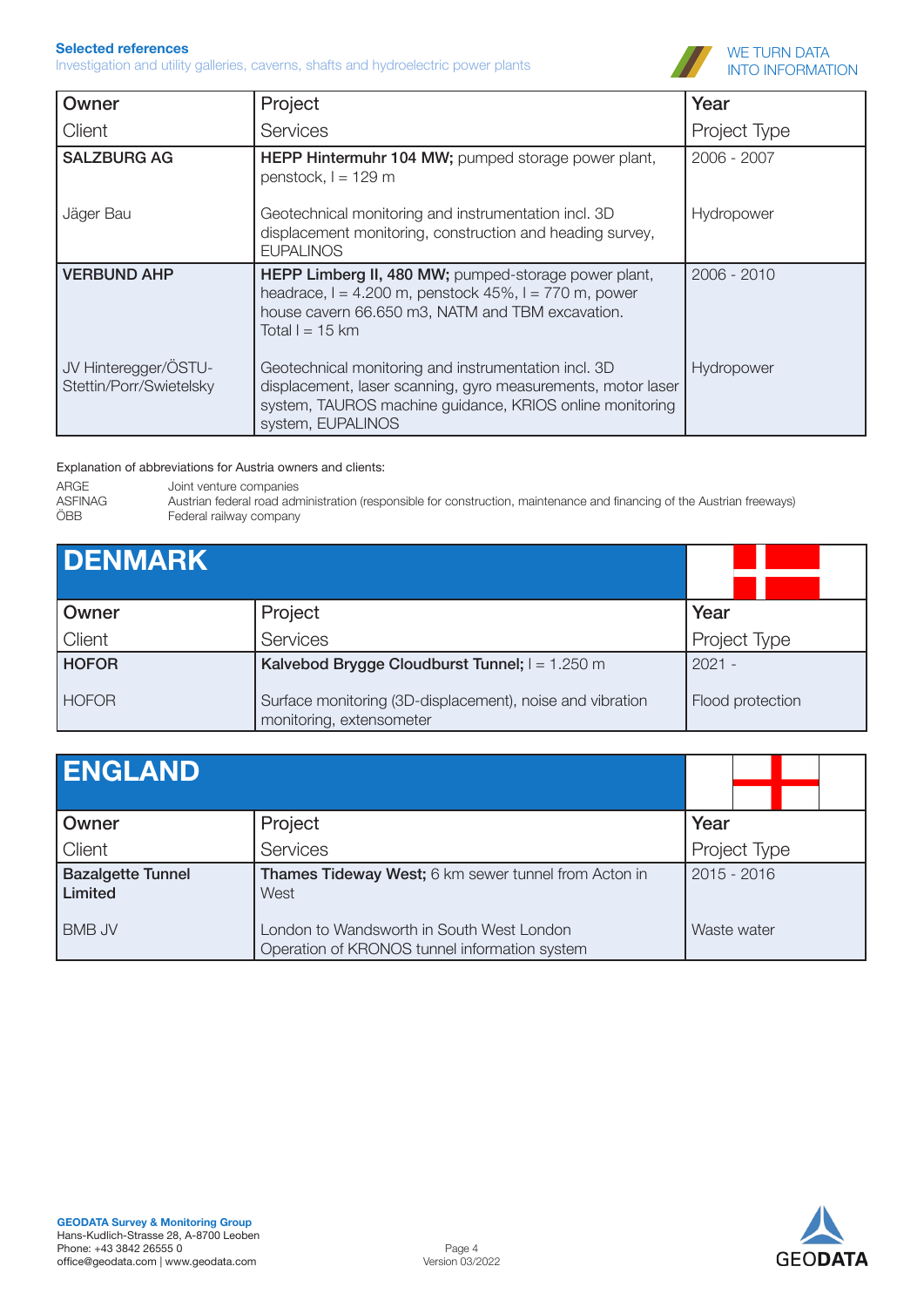

| <b>GERMANY</b>                                        |                                                                                                                                                    |               |
|-------------------------------------------------------|----------------------------------------------------------------------------------------------------------------------------------------------------|---------------|
| Owner                                                 | Project                                                                                                                                            | Year          |
| Client                                                | <b>Services</b>                                                                                                                                    | Project Type  |
| Emschergenossenschaft                                 | <b>Emscher Sewage Canal, BA40; 10 km section between</b><br>Bottrop and Oberhausen with to parallel shield tubes,<br>total $l = 20$ km             | 2014 - 2016   |
| OSTU-Stettin/<br>Hinteregger                          | 3D displacement monitoring, construction and heading survey,<br>network and control survey, profile check, motor laser system,<br><b>EUPALINOS</b> | Waste water   |
| <b>Regional Authority</b><br>in Baden-<br>Württemberg | Emergency tunnel Hugenwald, B294; emergency tunnel for<br>existing road tunnel, $l = 1.200$ m                                                      | 2011 - 2012   |
| ARGE Emscher ba 40                                    | Geotechnical monitoring and instrumentation, construction<br>and heading survey, network and control survey, gyro<br>measurements                  | Tunnel safety |

| <b>GREECE</b>   |                                                             |                |
|-----------------|-------------------------------------------------------------|----------------|
| Owner           | Project                                                     | Year           |
| Client          | Services                                                    | Project Type   |
| <b>INTRAKAT</b> | Aposelemis Tunnel; 3,5 km long water supply tunnel in Creta | $12014 - 2018$ |
| Jäger Bau       | TAUROS TBM guidance system                                  | Water supply   |

| <b>ITALY</b>                   |                                                                    |               |
|--------------------------------|--------------------------------------------------------------------|---------------|
| Owner                          | Project                                                            | Year          |
| Client                         | Services                                                           | Project Type  |
| <b>ANAS</b>                    | SS38 Morbegno; escape tunnel I=2,3 km                              | 2017          |
| Hinteregger                    | TAUROS TBM guidance system                                         | Tunnel safety |
| <b>AHR-ENERGIE</b><br>G.m.b.H. | HEPP In der Klamme, 8,7 MW; penstock, $l = 1.300$ m                | 2010          |
| <b>STRABAG</b>                 | Optical 3D deformation monitoring, EUPALINOS surveying<br>software | Hydropower    |

| <b>INORWAY</b>          |                                                                                                                    |              |
|-------------------------|--------------------------------------------------------------------------------------------------------------------|--------------|
| Owner                   | Project                                                                                                            | Year         |
| Client                  | Services                                                                                                           | Project Type |
| <b>VAV Oslo Kommune</b> | Tunnel Skullerud - Enebakkveien; I = 3.320 m (drill & blast),<br>2 access galleries $l = 100 m + 200 m$ , 2 shafts | $2020 -$     |
| Marti AS                | Construction and heading survey, EUPALINOS surveying<br>software                                                   | Water supply |

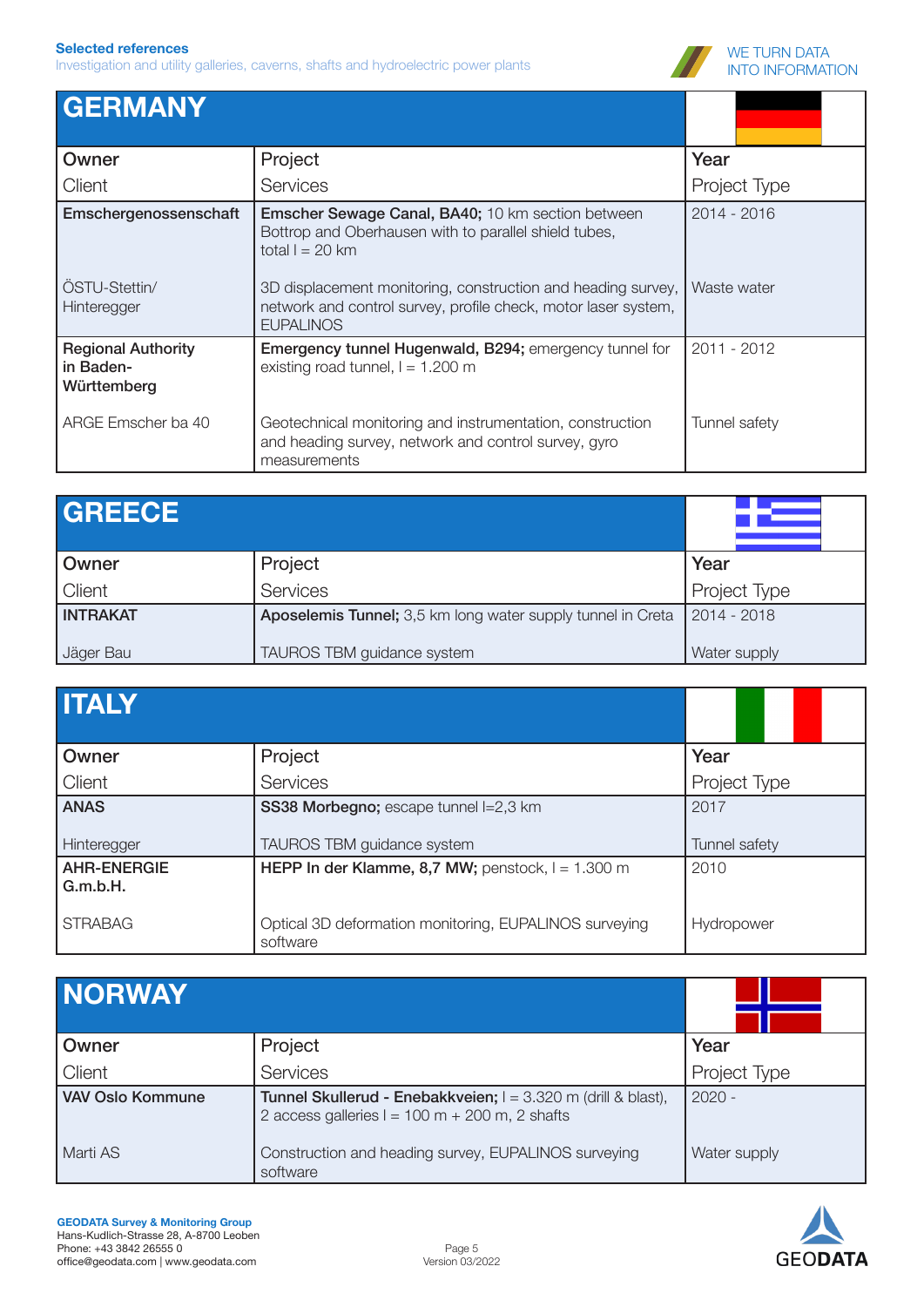

| <b>BHUTAN</b>                          |                                                                                                               |                   |
|----------------------------------------|---------------------------------------------------------------------------------------------------------------|-------------------|
| <b>Owner</b>                           | Project                                                                                                       | Year              |
| Client                                 | Services                                                                                                      | Project Type      |
| <b>SJVNL/Druk Green</b><br>Power Corp. | HEPP Kholongchu, 600 MW; headrace tunnel, $I = 15,8$ km,<br>diversion tunnel, $l = 420$ m, power house cavern | 2014 - 2019       |
| Druk Green Power Corp.                 | Geotechnical instruments, EUPALINOS surveying software                                                        | <b>Hydropower</b> |

| <b>CANADA</b>                                                |                                                                                                                                   |                            |
|--------------------------------------------------------------|-----------------------------------------------------------------------------------------------------------------------------------|----------------------------|
| Owner                                                        | Project                                                                                                                           | Year                       |
| Client                                                       | Services                                                                                                                          | Project Type               |
| Regional<br>Municipality of<br><b>Halton</b><br>STRABAG Inc. | Mid Halton Outfall Tunnel; wastewater tunnel, $I = 6.3$ km,<br>$2 \times 60$ m deep shafts<br><b>EUPALINOS surveying software</b> | 2015 - 2017<br>Waste water |
| <b>Ontario Power</b><br>Generation                           | Niagara Tunnel Facility Project, diversion tunnel, I = 10,2 km                                                                    | 2009 - 2011                |
| STRABAG Inc.                                                 | Network and control survey, gyro measurements, EUPALINOS                                                                          | Hydropower                 |

| <b>CHILE</b>      |                                                                                                                                                                                                                                                                                                                                                                                                              |              |
|-------------------|--------------------------------------------------------------------------------------------------------------------------------------------------------------------------------------------------------------------------------------------------------------------------------------------------------------------------------------------------------------------------------------------------------------|--------------|
| Owner             | Project                                                                                                                                                                                                                                                                                                                                                                                                      | Year         |
| Client            | Services                                                                                                                                                                                                                                                                                                                                                                                                     | Project Type |
| Alto Maipo S.p.A. | HEPP Alto Maipo, Alfalfal II und Las Lajas section, 531 MW<br>total; Alfalfal II headrace tunnel, I = 14,5 km, Alfalfal II tailrace<br>tunnels, I = 3,4 km, Las Lajas headrace tunnel 1& 2, I = $5,8 +$<br>3,7 km, Las Lajas tailrace tunnel, I = 12,9 km, access tunnels,<br>$I = 4.3$ km, 2 power house caverns and several shafts, NATM<br>and TBM excavations<br>Total length: TBM 30,8 km; NATM 44,5 km | $2013 -$     |
| Strabag SE        | Optical 3D displacement monitoring, construction and heading<br>survey, network and control survey, gyro measurements,<br>profile check, TALOS motor laser systems, EUPALINOS                                                                                                                                                                                                                                | Hydropower   |